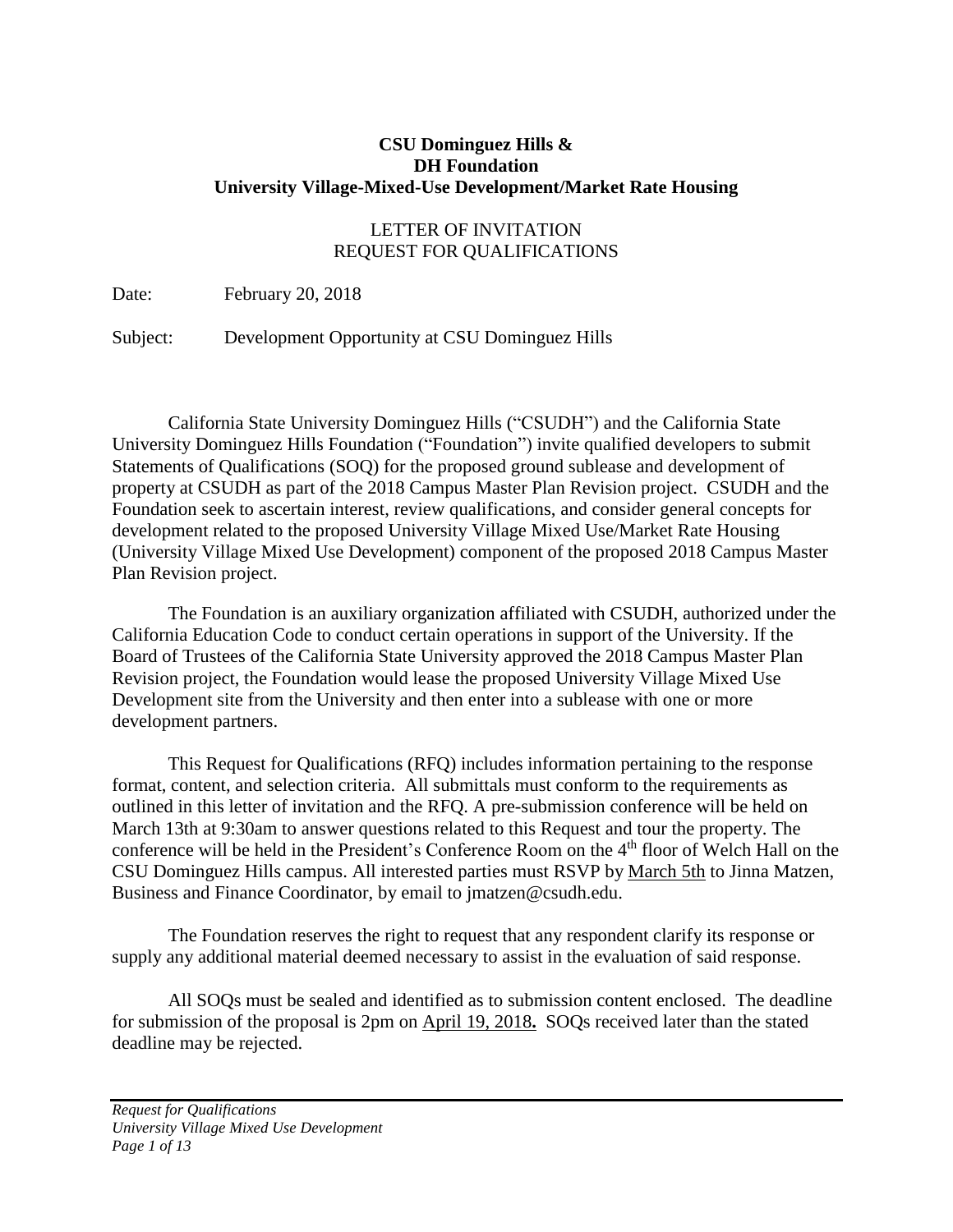Please direct inquiries concerning this RFQ to Lori Hoffman, Senior Advisor for Land Development, at lhoffman@csudh.edu.

Sincerely,

Naomi Goodwin Interim Vice President, Administration and Finance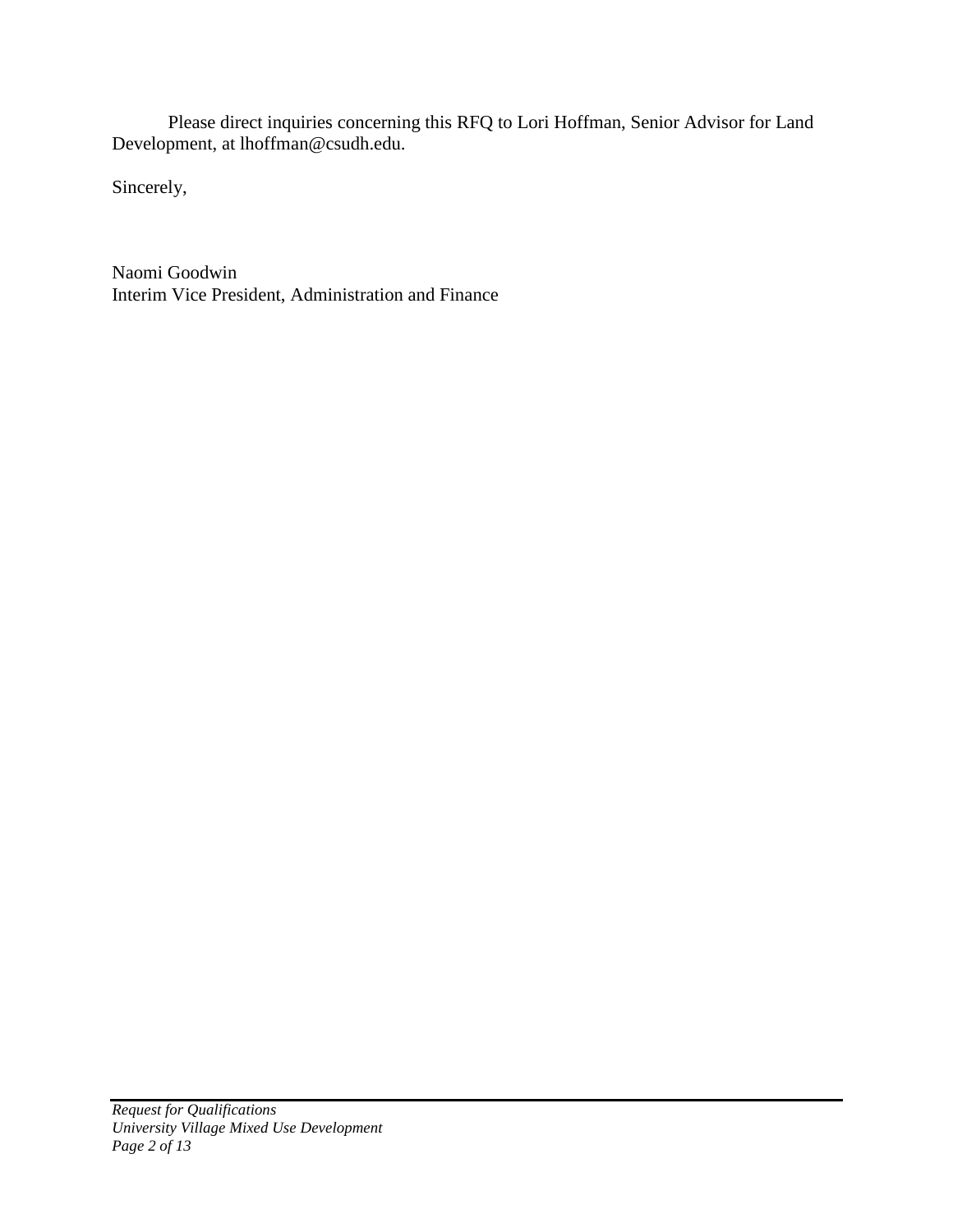#### **REQUEST FOR QUALIFICATIONS**

*"University Village Mixed-Use Development"*

#### **I. INTENT OF REQUEST FOR QUALIFICATIONS**

The Foundation is requesting qualifications from interested entities as a first step toward identifying qualified developers to plan, finance, construct, and derive income from the operation of a development project on property located at the CSU Dominguez Hills campus in the City of Carson, California. The project site is accessed from E Victoria Blvd. south along Birch Knoll Rd. It comprises approximately 36 acres on Parcels 1A, 1B, 4A, 4B, 5A, 5B and 5C on an area described in more detail in Section II, below. The property is owned by the State of California acting in its higher education capacity/Board of Trustees of the California State University (CSU), and development rights would be conveyed to the Foundation in the form of a ground lease. The Foundation would in turn sublease the site to the selected developer(s). See Section IV Development Requirements for further details.

As envisioned in the proposed 2018 Campus Master Plan Revision project, CSUDH seeks to transform the east campus along E. Victoria and Central into a vibrant "University Village." Redevelopment of the project site is a critical component in achieving the larger vision of CSUDH's Campus Master Plan and paves the way for the University to fulfill its aspirations of enriching the student experience and becoming a focal point for the community. University Village, in its entirety, aims to take an underutilized section of the campus and transform it into an attractive public entrance to CSUDH that would serve as a vibrant node of public activity, as well as a convenient location for faculty, staff and student housing and market rate apartments. The proposed project site (as defined in Appendix A [attached land use map]) is geared toward meeting existing and anticipated market demand for Mixed-Use development with multifamily and retail product, as established through a market demand study<sup>1</sup> that would support the educational mission of the University by providing greater access to much-needed housing and retail options for employees, visiting scholars, and potentially for graduate students with families. It is anticipated that a project on Parcels 1A, 1B, 4A, 4B, 5A, 5B and 5C would offer approximately 2,100 housing units and up to 94,300 gross square feet of retail services. The close proximity of the University Village Mixed Use Development to the campus core would allow for faculty and student opportunities furthering the University's educational mission.

Joint ventures or partnerships formed for the purpose of strengthening team qualifications are acceptable and encouraged. The development team must include firms or individuals knowledgeable in the complexities of developing projects of this type, with demonstrated experience in guiding projects through the regulatory approval process. Responses must also demonstrate that the team is adequately supported by highly qualified individuals or firms in an experienced development entity and in such disciplines as architecture, urban design, engineering, legal review, etc.

a<br>B

<sup>&</sup>lt;sup>1</sup> A copy of the study, which was conducted by RCLCO in 2015, is provided as Appendix B.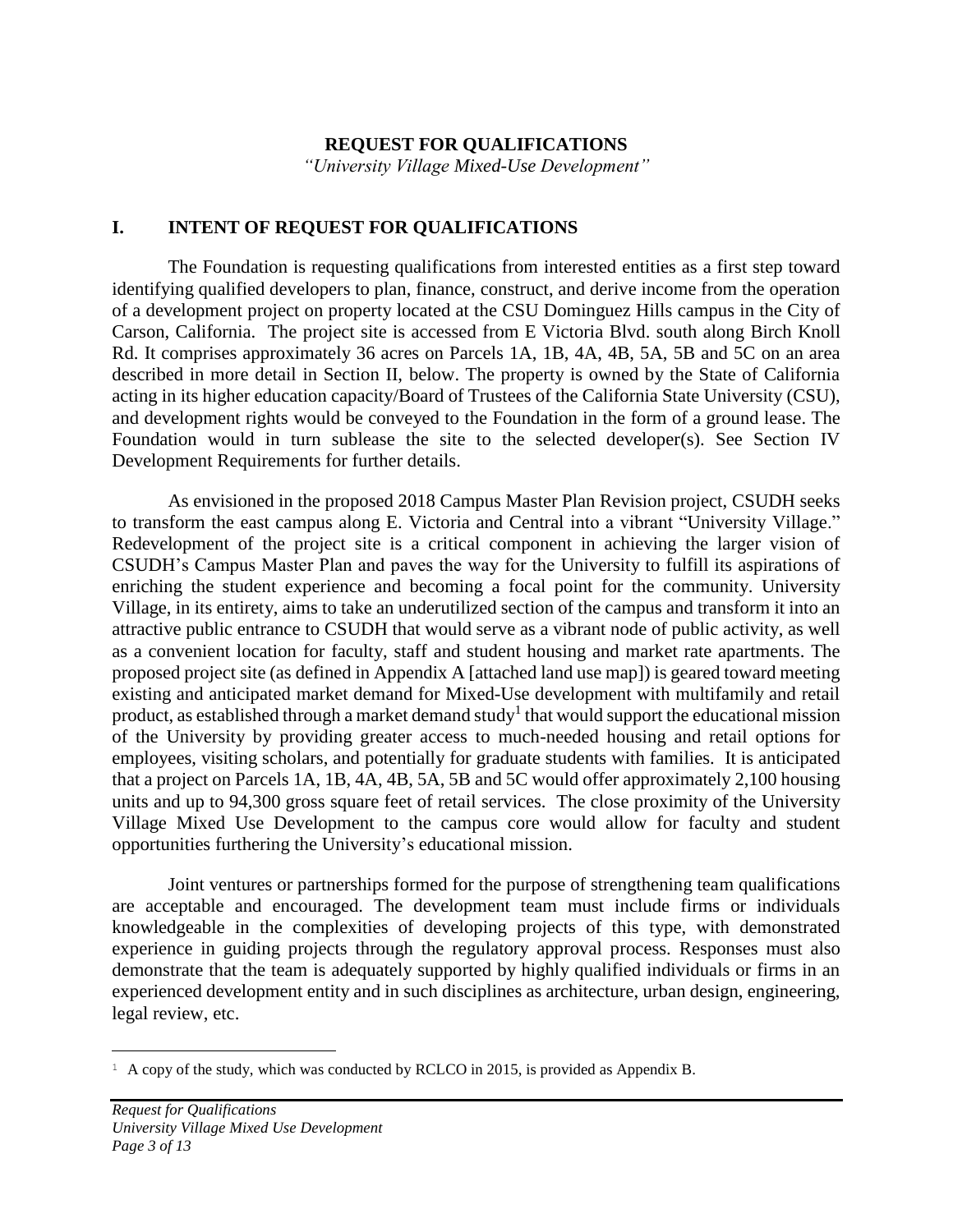In addition to presenting development and utilization concepts that serve to benefit the University and surrounding community, respondents must articulate a financing strategy that will ensure the project's overall long-term viability. CSUDH and the Foundation anticipate that revenue to the Foundation from a proposed ground sublease will ensure that the Foundation can provide the University with income to support its educational activities. Evidence of ability to finance, undertake and complete the proposed development is crucial to a successful submission.

The procurement process for a development team will consist of this initial RFQ stage, and a subsequent RFP stage will seek specific submissions for programming, design, financing, and construction, as well as marketing, maintenance, and operation of the development.

At this RFQ stage, the Foundation may select developer teams to participate in an interview to discuss their vision, qualifications, and approach. The development teams selected from the RFQ stage by the Foundation will be invited to participate as finalists in a subsequent RFP stage.

### **II. DESCRIPTION OF PROJECT AREA**

The CSUDH campus is one of 23 campuses within the CSU system, which is governed by the CSU Board of Trustees. The CSUDH campus comprises approximately 346 acres situated in the City of Carson.

In 2017, CSUDH embarked on a new campus vision for the land directly east of the academic core. The approximately 80 acre site known as University Village (or, more formally, the Land Development Plan "LDP") includes the 36 acres known as Parcels 1A, 1B, 4A, 4B, 5A, 5B and 5C. Collectively, these parcels are envisioned in the proposed 2018 Campus Master Plan Revision project as a vibrant mixed-use development organized along Birchknoll Rd. CSUDH anticipates requesting that the CSU Board of Trustees certify the Final EIR and approve the proposed 2018 Campus Master Plan Revision project in July 2018.

A parcel map showing the site is provided in Appendix C and legal descriptions of the parcels are provided in Appendix D.

### **III. SITE DEVELOPMENT OBJECTIVES**

#### **A. Role of Site Developer**

The Foundation believes a partnership with private sector expertise and investment would be the most effective method to implement a component of CSUDH's proposed 2018 Campus Master Plan Revision project. The proposed University Village would provide a gateway to the larger campus, serve as a transitional space on campus to the adjoining land uses, and is adjacent to two major transportation corridors.

The selected development partner(s) will maximize economic potential and provide the best value while remaining compatible with the campus and neighborhood environments. After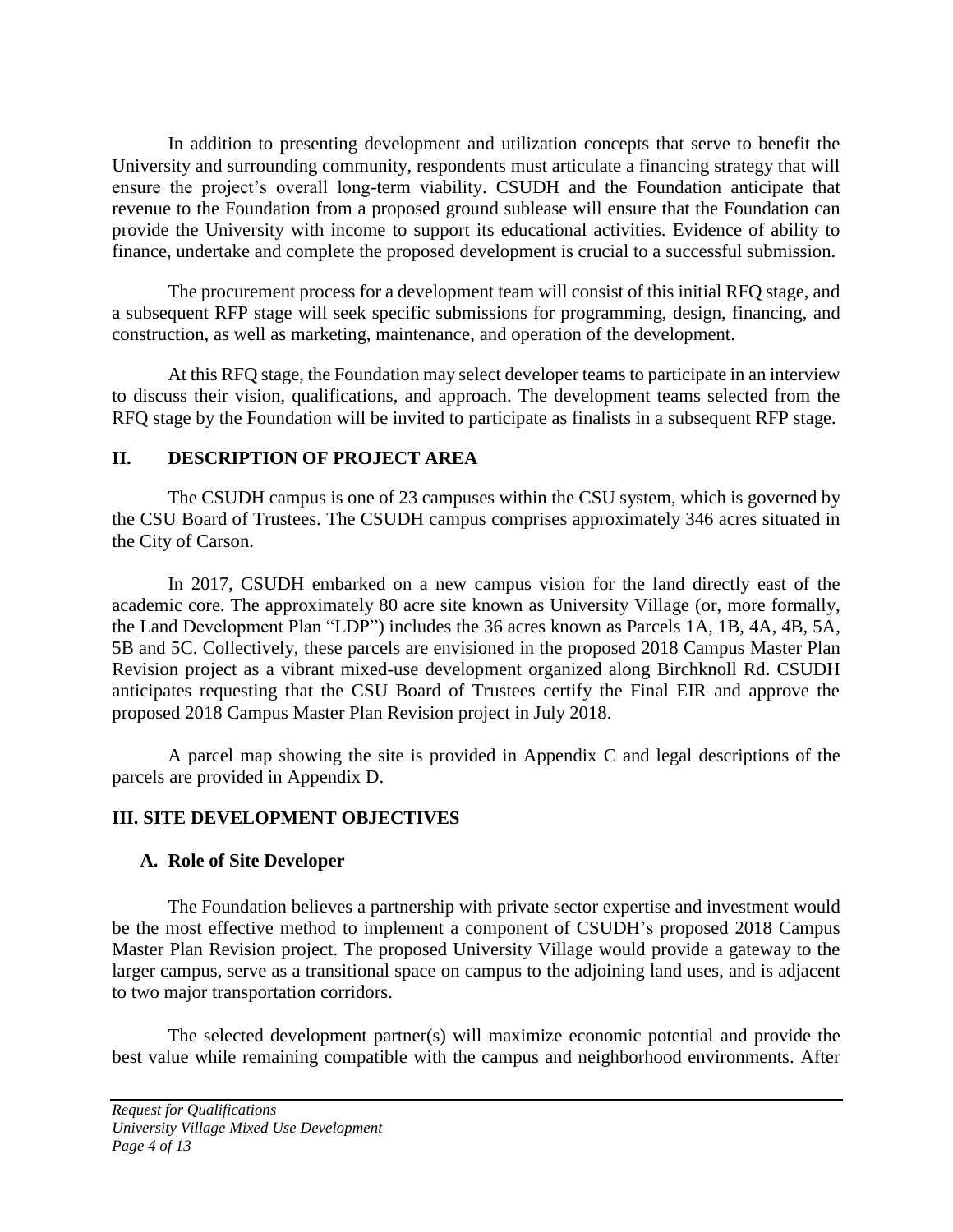successful negotiations, the developer(s) selected from a future RFP process will assist the University in securing necessary approvals and will work with the Foundation and the University to realize the economic benefits inherent in this property.

The University Village Mixed Use developer(s) will undertake the following roles:

- Identify the development plan for the University Village Mixed Use Development site;
- Develop an infrastructure plan for Birchknoll Rd, including demolition of existing structures and utility relocation/expansion, 1 acre park, hard and soft scape, as well as any off-site requirements and needs;
- Plan, design and construct the University Village Park;
- Create a financing strategy to support the project;
- In collaboration with the Foundation, secure any additional entitlements, permits, and approvals for the University Village Mixed Use Development project;
- Work with the Foundation to secure project approvals as necessary from appropriate governmental bodies;
- Address other requirements described in this RFQ.

# **B. Development Considerations for the University Village**

# **1. Site Boundaries**

See Appendix A

# **C. University/Foundation Objectives for the University Village Mixed Use Development**

In collaboration with the University, the Foundation has identified the following objectives for the development of the University Village Mixed Use Development that would be considered in the evaluation of responses to the RFQ and RFP, as well in the negotiation of the development transactions needed for the proposed development:

- Create a development plan that supports the educational mission of the University by providing greater access to much-needed housing and retail options for employees, students, visiting scholars, and graduate students with families while maximizing the economic benefit to the Foundation to provide revenue to further the University's educational mission and strategic priorities;
- Create a development plan that is supportive of the neighboring community;
- Obtain developer assurances and guarantees to prevent incomplete site development;
- Allow the Foundation to benefit from future increases in revenue at the University Village Mixed Use Development;
- Secure any additional necessary entitlements, permits and approvals;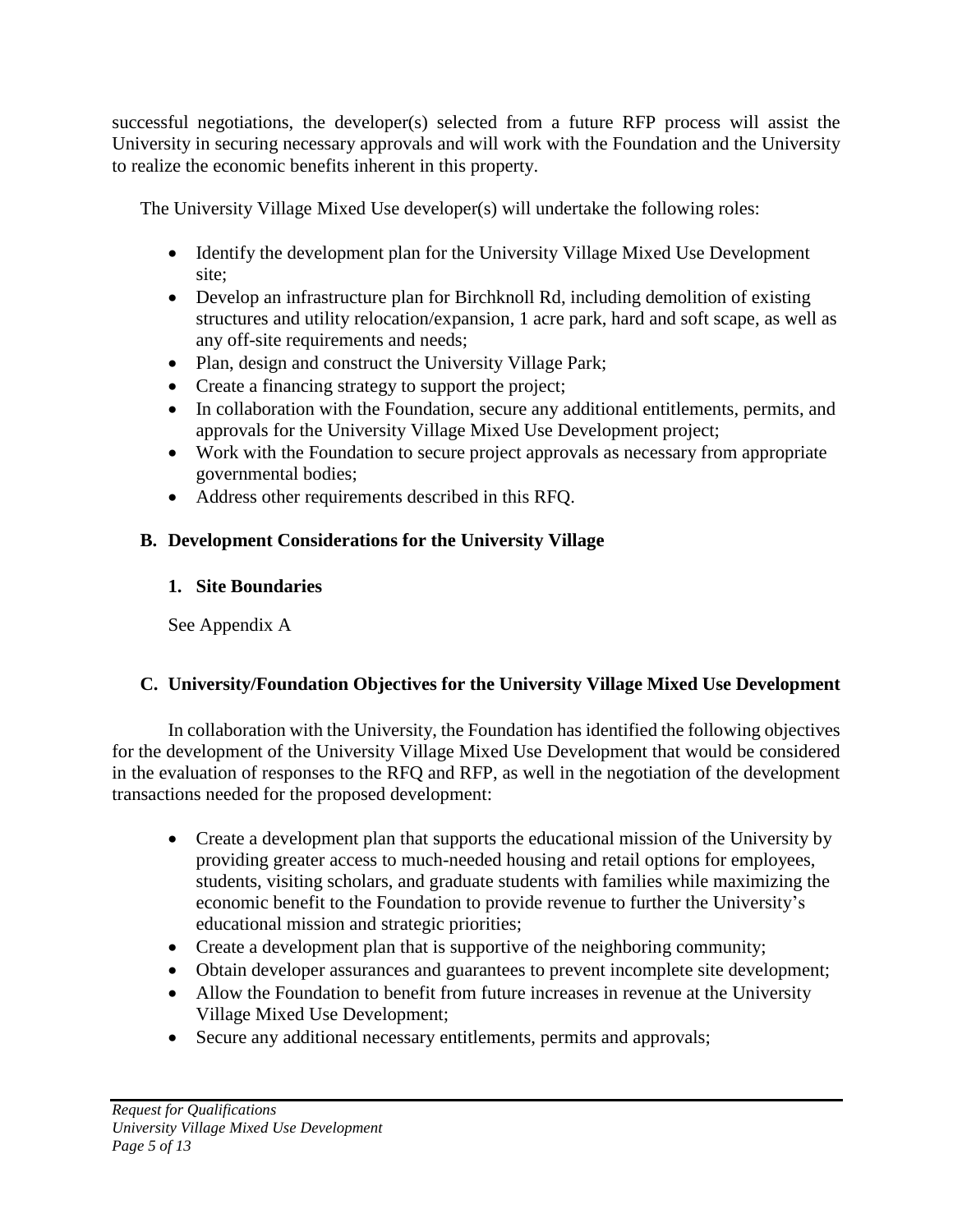- Create an attractive entrance(s) to University Village at the entrance on E. Victoria Ave;
- Complete all improvement and infrastructure needs along Birchknoll Rd.;
- Provide sufficient parking for new multifamily and retail product developed;
- Create a sustainable, energy-efficient development capable of achieving a minimum LEED certification in furtherance of CSUDH's commitment to sustainability;
- Design and develop new buildings that enhance and respect the site's connection to the CSUDH campus and neighboring community; and
- Secure the private capital necessary to fund all of the construction costs of the proposed development, bear all of the risks and pay all of the costs of the necessary pre-development activities.

# **D. CSU Requirements**

A ground lease template will be provided at the RFP stage that is utilized for CSU proposed public-private partnership projects. Any concerns regarding the ground lease must be identified at the time of the submittal of proposals in the RFP process. Please note that bonding and appraisal requirements are included in the proposed draft ground lease.

# **IV. DEVELOPMENT REQUIREMENTS**

While redeveloped properties may be attractive for the University to lease, proposers should not assume that the CSU Board of Trustees will provide any financing associated with the University Village Mixed Use Development component of the proposed 2018 Campus Master Plan Revision project.

# **A. Planning Requirements**

It is the developer's responsibility to meet all applicable State, local, and CSU codes and regulations. The developer will be responsible for all costs associated with meeting governmental regulations for the proposed development.

The University Village Mixed Use Development component of the proposed project is located on state-owned land and thereby not subject to municipal zoning or regulation. However, to the extent that any entitlements may be required by other public agencies, the developer will be responsible for all entitlement work at its sole expense.

# **B. California Environmental Quality Act (CEQA) Requirements**

The Foundation and the University have determined that the proposed 2018 Campus Master Plan Revision project, including the University Village Mixed Use Development component, will require preparation of an EIR, with costs related to its preparation to be borne by the developer. CSUDH will request that the CSU Board of Trustees certify the EIR for the proposed 2018 Campus Master Plan Revision project in July 2018. The Draft EIR will be available prior to the issuance of the RFP. The University Village Mixed Use Development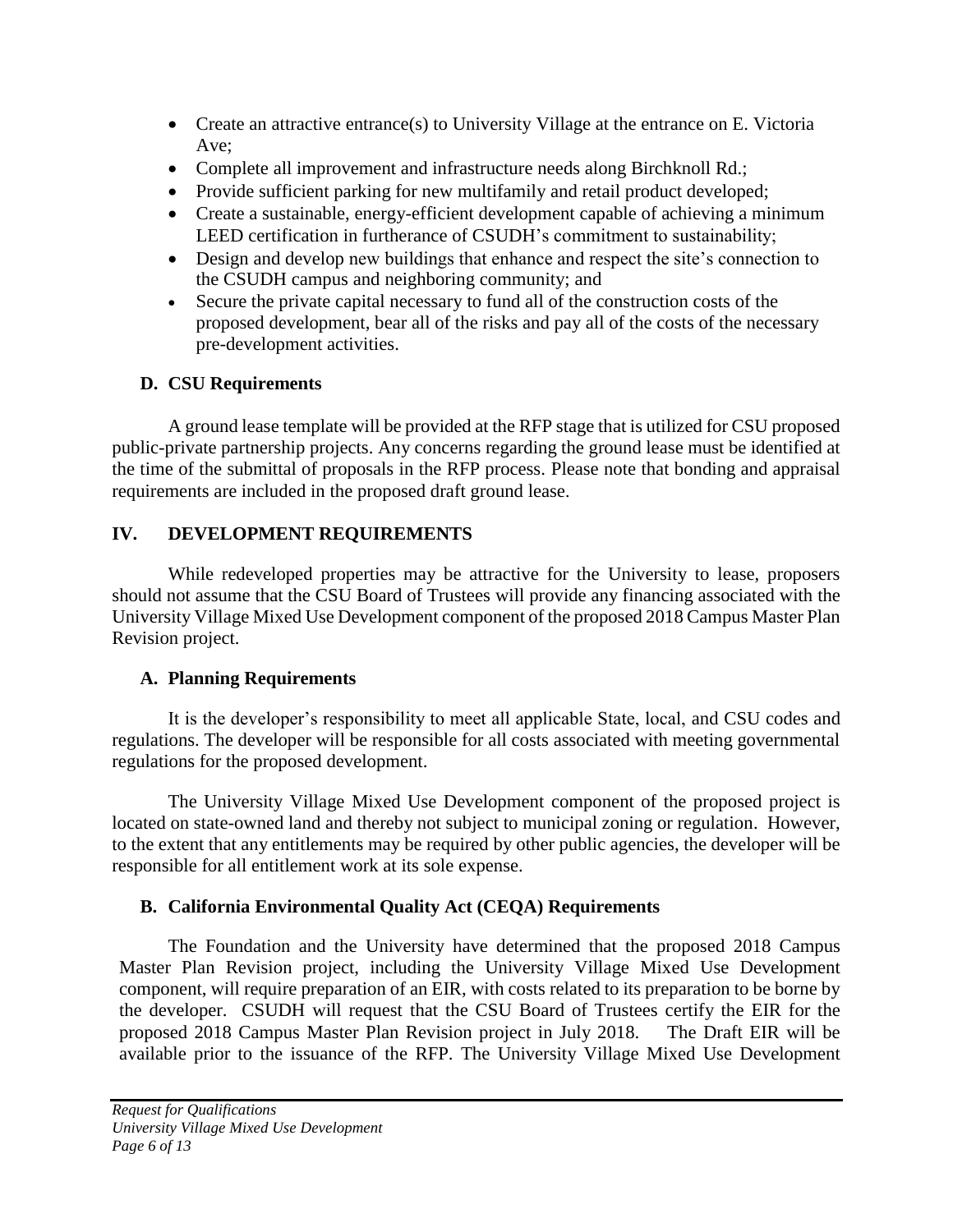component of the 2018 Campus Master Plan Revision project will be required to feasibly mitigate all identified significant environmental impacts on the campus and in the surrounding community, as determined by the Final EIR. The California State University is the designated lead agency under CEQA for the proposed 2018 Campus Master Plan Revision project, including the University Village Mixed Use Development component.

# **C. Prevailing Wage**

It is anticipated that this project will not be subject to prevailing wage.

# **V. SOQ SUBMISSION REQUIREMENTS**

All SOQs shall include information in the format described below. Please submit information in appropriate detail on each of the items described below to allow adequate review and evaluation of your proposal. The format for the submission of information consists of the following elements:

- A. Cover letter
- B. Identification of Developer and Associates
- C. Development Team Qualifications
- D. Operator Experience
- E. Financial Capability
- F. Development Vision

SOQs shall include one unbound hard copy original version of the SOQ and one complete electronic version submitted on CD, DVD, or USB drive that can be uploaded and distributed electronically to the evaluation committee. SOQs will be delivered to the following address:

> Naomi Goodwin Office of the Vice President, Administration and Finance Welch Hall #470 Carson, California 90747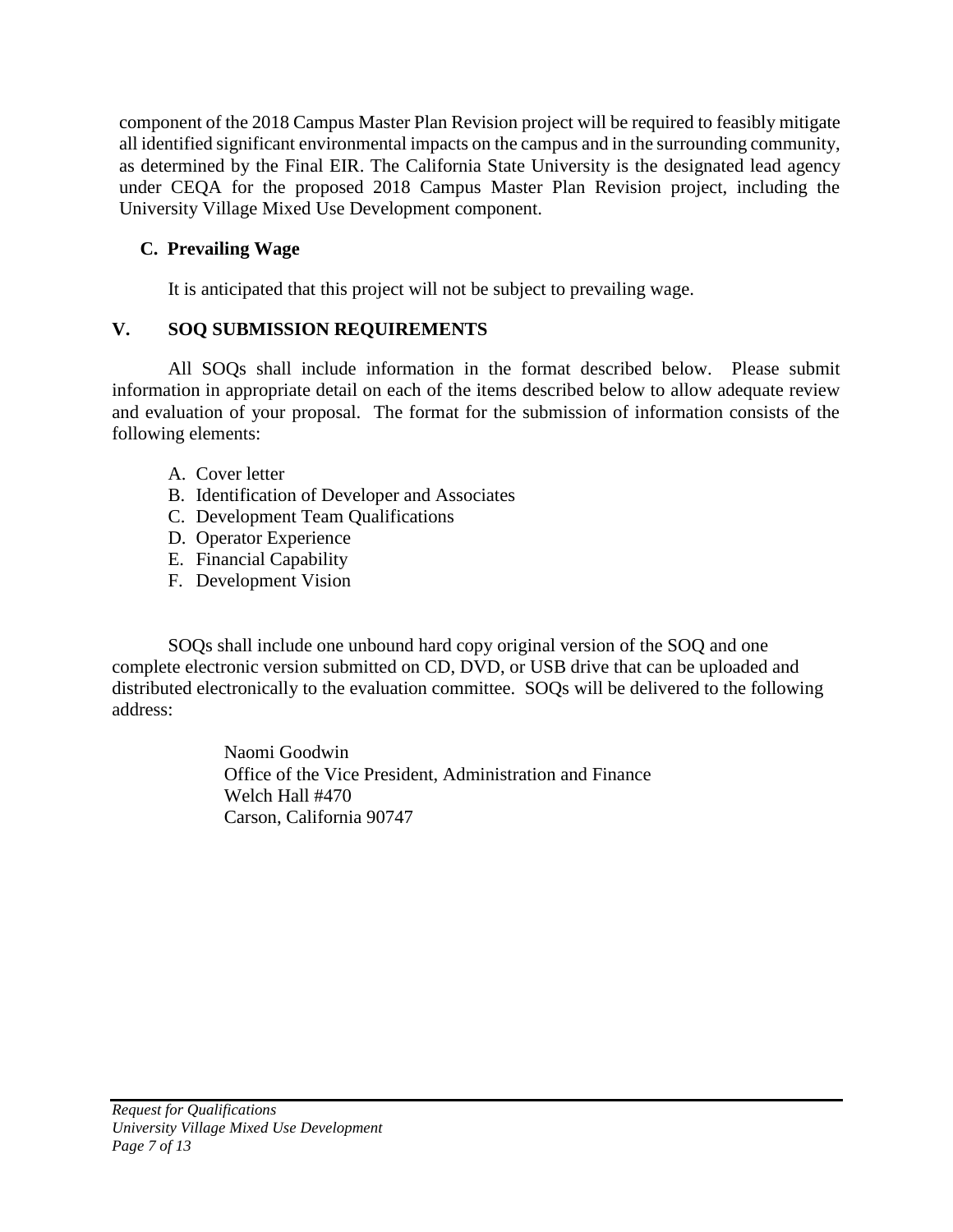The proposer is completely responsible for the means of delivering the SOQ to the appropriate office on time. SOQs submitted by mail should be submitted sufficiently in advance of the bid opening to ensure delivery to the specified location prior to the stated response deadline. Neither CSUDH nor the Foundation assume any responsibility for delay in delivery of the SOQ by the U.S. Mail or any other service. There will be no public opening of the SOQs and its contents will remain confidential until the evaluation and selection is complete. Following selection and award, all SOQs will become a matter of public record. Respondents may request specific confidential or proprietary information be redacted from any requested public information request and the Foundation will honor such requests to the extent allowed under the California Public Records Act.

SOQs must be received no later than 2:00 pm on April 19, 2018.

The following information shall be provided in the SOQs:

# **A. Cover Letter**

Proposer shall provide a letter signed by a principal or officer authorized to represent and commit on behalf of the firm(s). The letter must acknowledge that any development on the site will be subject to a non-subordinated long-term ground lease without option to purchase.

# **B. Identification of Developer and Associates**

For each of the parties comprising the proposed development team, please provide:

- 1. Name, address and telephone number of developer and project operator/manager (if appropriate).
- 2. Identification and organization of developer (individual, company, corporation, partnership, joint venture, other).
- 3. Identification of principals of development organization and project operator/manager (corporate officers, principal stockholders, general and limited partners) and manager to be responsible for proposed project.
- 4. Indicate any relationship the development organization may have with a parent corporation, subsidiaries, joint ventures or other entities. If a joint venture is proposed, percentage of ownership of each entity should be specified. Describe the financial, liability-related and other decision-making relationships.
- 5. Identify all key project team members including resumes of assigned personnel, describing relevant project experience as related to the subject proposal and specific required technical skills.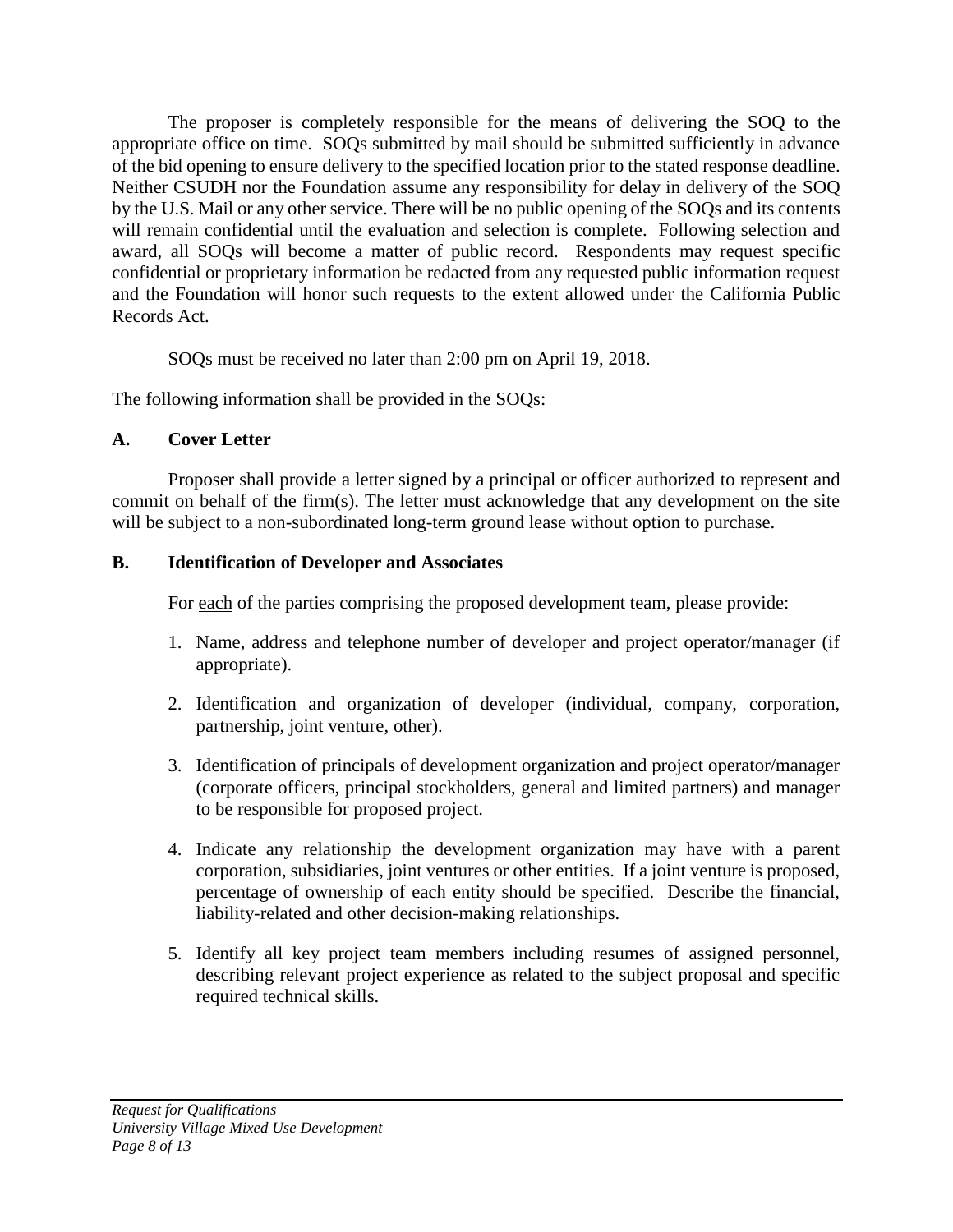## **C. Development Team Qualifications**

Of particular interest is the developer's ability to assemble and manage a development team including architects, landscape architects, urban designers, planners, artists, transportation planners, engineers, builders, financial consultants, marketing specialists, and management personnel that will provide the best value to this partnership. Preference will be given to a development team where members in all disciplines have prior experience and a track record with projects of similar complexity and scale to the University Village Mixed Use Development component of the proposed 2018 Campus Master Plan Revision project.

1. Provide a list of all team participants, including financial partners, owner participants, architectural and other design professionals, and their qualifications and relevant experience.

2. Provide a list of similar development projects in which the developer and proposed associates have been primarily responsible, describing the relationships to these projects (i.e., developed, owned, operated or managed), showing the location, cost and scale, type and dollar volume of the work with particular emphasis on ground lease development. If possible, include photographs of these projects.

3. Submit descriptions and illustrations of the proposed architect's work on development projects, which have been built or are under construction. These projects should be of a similar magnitude and land use to the proposed University Village Mixed Use Development.

4. Describe experience in ownership and management of completed development projects. If a management firm is to be employed to manage the project, submit sufficient data on its experience to enable determination of its ability to manage the proposed University Village Mixed Use Development.

5. For each project or relevant experience, provide a client reference (including the name and phone number of a contact person familiar with your project).

6. A preferred qualification is prior development experience in a higher education setting.

# **D. Operator Experience**

The proposer should provide the relevant experience of the operator team with respect to similar projects.

1. Describe total number and type of Housing and Retail properties currently under contract with the proposed operator team as the primary operator.

2. Provide location, size of each facility, number of rooms, years of operating service, total number of employees, and any other additional relevant data.

3. Demonstrate the operator capability to operate and manage Housing and Retail facilities.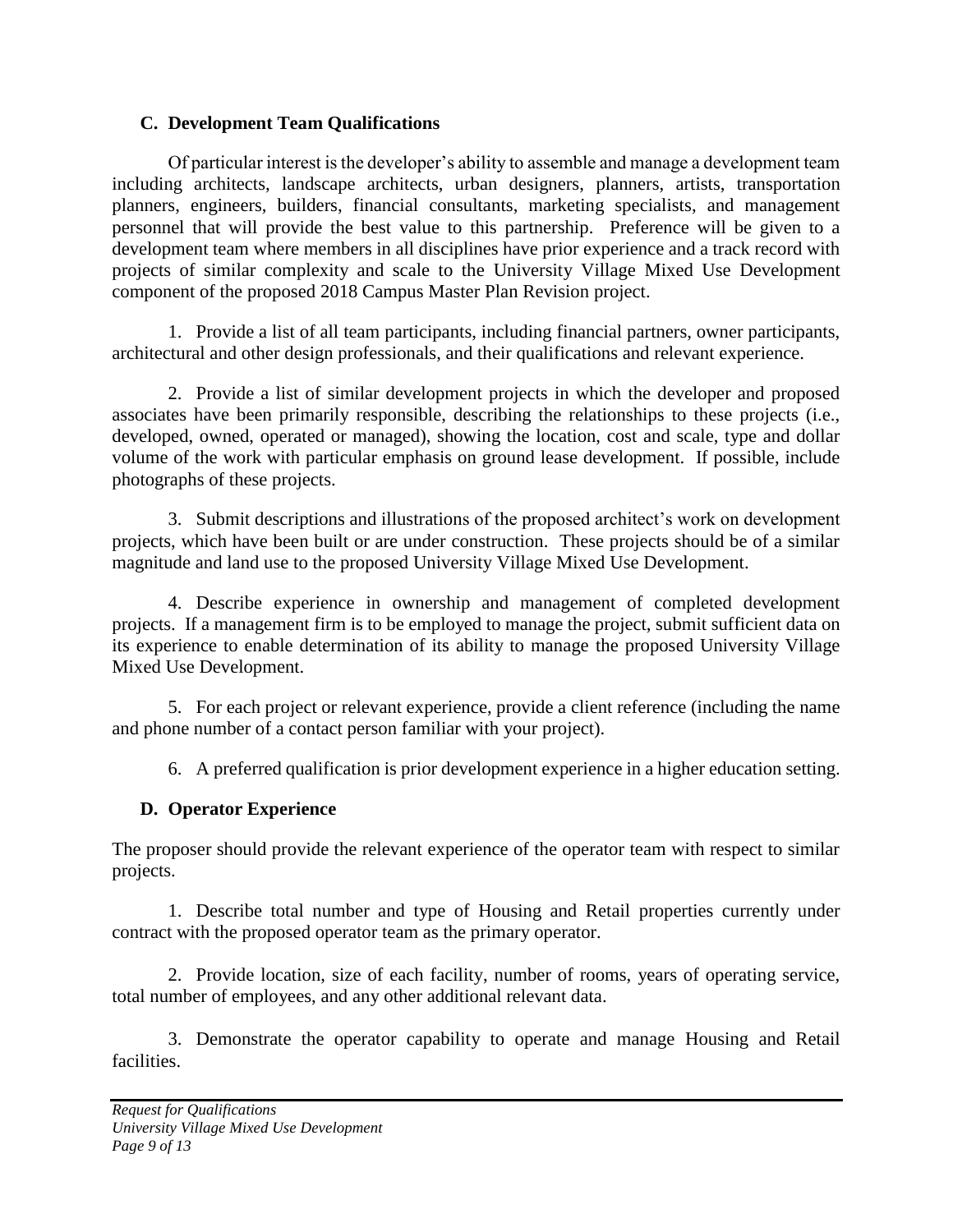4. Describe overview of the operator's operations model, business plan, operating structure, etc. to thoroughly describe the qualifications of the Operator.

5. Describe tailored approaches to general operations, repairs, maintenance, sustainability, customer service sales, marketing, and any other key management service elements.

6. Describe any/all pre-approved tenants the operator may be considering for the retail component.

7. Describe pre-opening service plan, performance support, information technology, recruitment, training, etc. to best describe the operator's breadth and depth of service commitment.

8. Owner References: At least two references for Mixed-Use operating agreements. Include the reference's name, title, address, email, and telephone number.

# **E. Financial Capability**

In a separate envelope, marked "Confidential" (See Section V, above, for the scope of confidentiality) for each of the principal parties comprising the proposed developer and operator teams, please provide:

1. A certified financial statement of each of the principal parties of the development team, current within six months, or, upon request, an audited financial statements for the last three years of operation and a list and the status of any and all pending and past litigation against the developer, its subsidiaries, or affiliates. The Foundation reserves the right to inspect the books and records of each prospective developer.

2. Copies of any financial rating reports or other documents indicating the financial condition of the developer and/ or the development team. Prior to final selection of developer, the Foundation will require a credit report or authorization from developer for the Foundation to request such a report at the developer's expense.

3. A list of names and addresses of bank(s) and/or other financial institution(s) references.

4. A statement indicating whether a voluntary or involuntary petition under federal bankruptcy law has ever been filed with respect to developer. If so, state the date, court jurisdiction and amount of liabilities and assets.

5. Statement indicating how developer proposes to finance the development of the project, showing the proposed source and the amount of equity investment and the proposed source of financing, including probable terms and conditions of the financing. Provide banking references with authorization to contact references. Indicate the source of funding for the necessary predevelopment costs prior to the availability of construction financing.

# **F. Development Vision**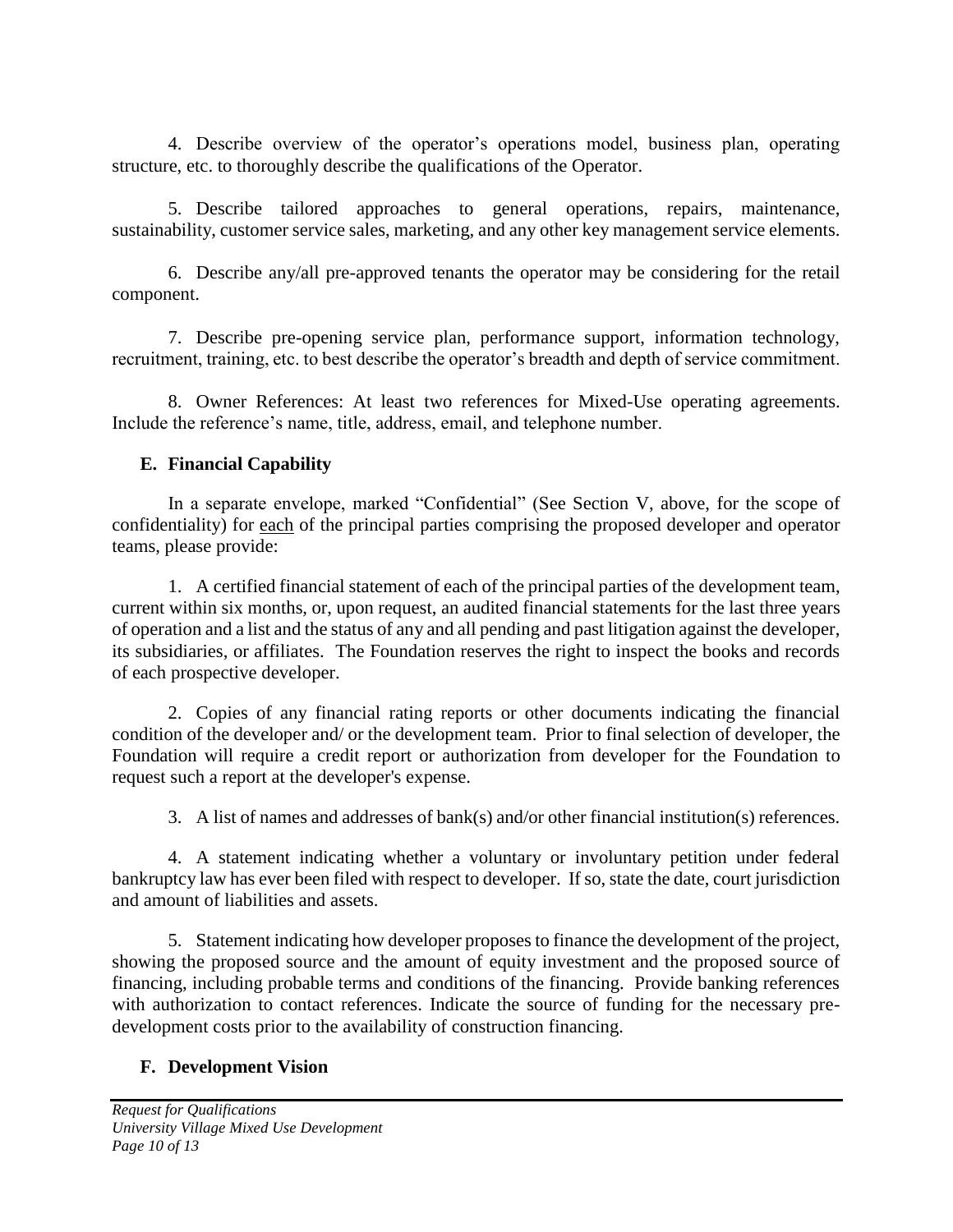Provide a narrative description of the development team's vision for the University Village Mixed Use Development and its relationship to the University and the Foundation objectives for the project. Please include a brief narrative outlining the development approach.

## **VI. SELECTION CRITERIA AND PROCESS**

An evaluation team comprised of the Foundation representatives and University personnel, will review each SOO submitted in response to this RFO to ascertain relative strengths and weaknesses based on the submission requirements described herein. The Foundation may seek additional information from proposers and may also wish to conduct interviews and/or site visits as part of the selection process. Selection will be based on the completeness and quality of responses to the initial solicitation, and subsequent presentations, particularly with respect to the criteria identified below. At the conclusion of the process, the evaluation team will submit recommendations to the Foundation Board of Directors concerning the selection of developers to invite to participate in the RFP phase.

## **Qualifications and proposals will be evaluated based on the following criteria:**

## **1. Responsiveness of Development Concept**

Quality of the concept; whether market demand and conditions justify the concept; manner in which the proposed project meets the goals and objectives described in the Development Objectives and the Development Requirements sections of the RFQ.

### **2. Development Team Qualifications**

Demonstrated record of experience of the development team members in completing projects similar in size, type and magnitude to the proposed development concept, including past performance in meeting development schedules; successful prior collaboration by the team; experience with publicprivate partnerships; demonstrated financial capacity; demonstrated ability to obtain construction and permanent financing for the proposed development, particularly on leased land. The quality of references for team members will be considered.

# **3. Financial Capacity**

Demonstrated financial capacity; demonstrated ability to obtain construction and permanent financing for the proposed development, particularly on leased land.

# **4. Project Schedule**

Ability of development team, including all consultants, to obtain financing, complete the environmental review and entitlements processes, and meet any necessary critical path milestones; the phasing schedule (if necessary), and soundness of the development and construction time frames.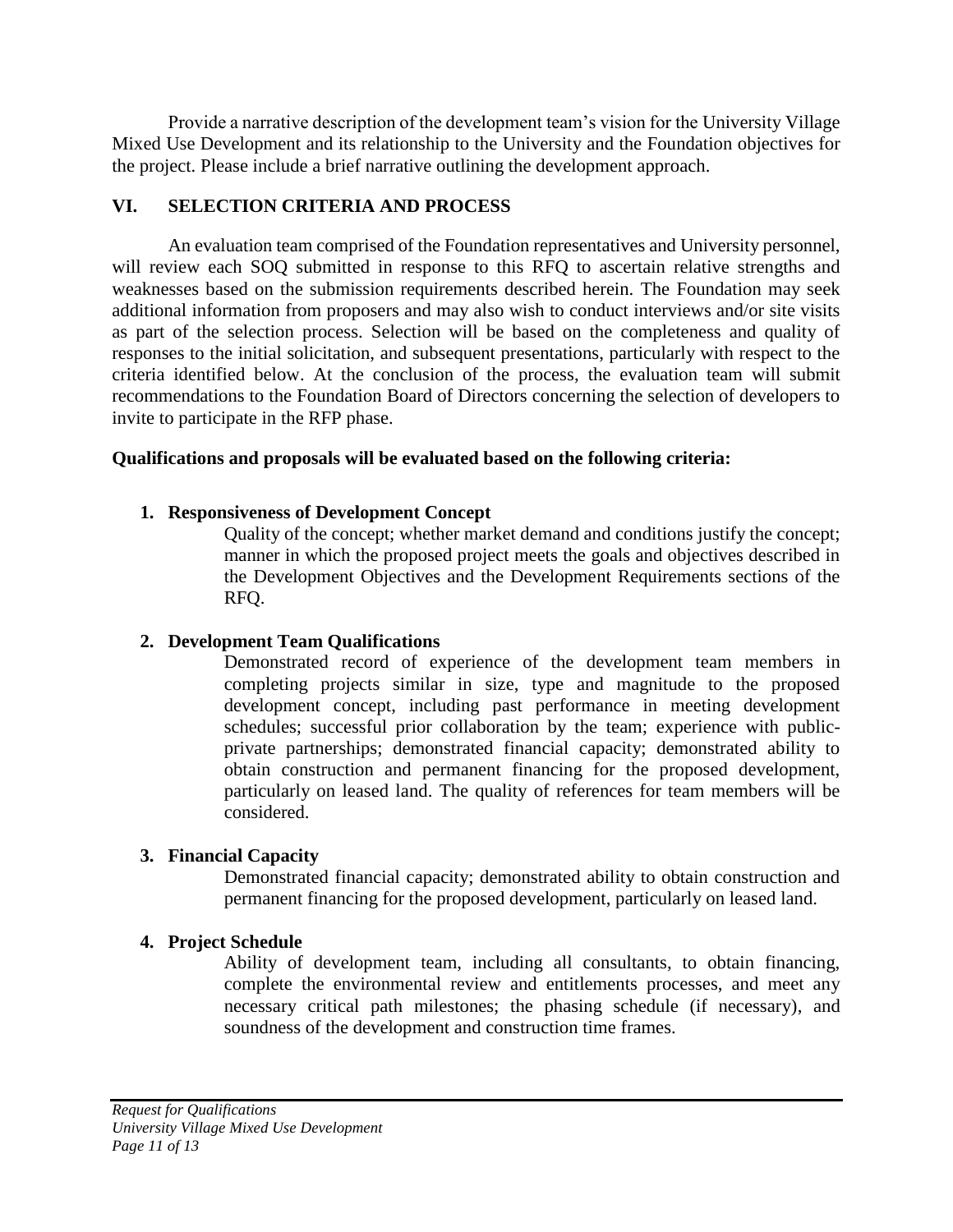#### **VII. SUBSEQUENT RFP SUBMISSION REQUIREMENTS**

The development teams selected from the RFQ stage by the Foundation will be invited to participate as finalists in a subsequent RFP stage. A RFP will be issued to the finalists, which will require finalists to submit additional information in appropriate detail responding at minimum, but not limited to, the items described below to allow adequate review and evaluation of the proposal:

- A. **Development Concept for the Site:** Developers invited to respond to the RFP will be required to provide its vision in greater detail than in its SOQ response, including but not limited to a conceptual site plan that identifies proposed uses and sketches depicting the development. Additionally, respondents will be required to include a list of potential local, state, and/or CSU approvals by phase (if appropriate), and improvements required to complete this project (i.e., street widening, utility relocation, etc.).
- **B. Anticipated Project Implementation Schedule**: Developers invited to respond to the RFP will be required to provide a schedule of the development process. The schedule should recognize the time involved in finalizing the development agreement and ground lease, receiving project entitlements, designing the project, financing the project, commencing construction, and completing construction. The schedule should also include the phasing of future project components, if applicable.
- C. **Financial Analysis/Ground Lease**: At the RFP phase, respondents will identify any responsibilities of the Foundation or CSUDH, as well as proposed unsubordinated ground sublease terms, including amount of base rent, pro forma operating costs, participation rent, and any other return to the Foundation; other conditions, rights and obligations of the Foundation and/or developer. The proposal for a ground sublease with the Foundation will include proposed rents based, at a minimum, on a fair market rate of return on the current and future fair market value of the land; length of term, area to be ground subleased, adjustments, participation rent commencement, causes for modification and termination of the sublease, and other terms. The sublease must be absolutely net of all expenses and will not be made subordinate to any other agreement or financial arrangement. This ground sublease will assume no financial responsibility from the Foundation or the University for any entitlement costs or for on-site or offsite development costs.
- **D. Prospective Tenants**: The developer will be encouraged to submit any expressions of interest on the part of prospective tenants.
- **E. Market Assessment**: At the RFP stage, developers will be required to provide an assessment of current and projected market conditions for the land uses contained within the proposed development plan.

The Foundation reserves the right to:

- a) Accept or reject responses in their entirety or in part;
- b) Consider separate proposals for adjacent properties near the Site; and
- c) Request additional information from respondents.